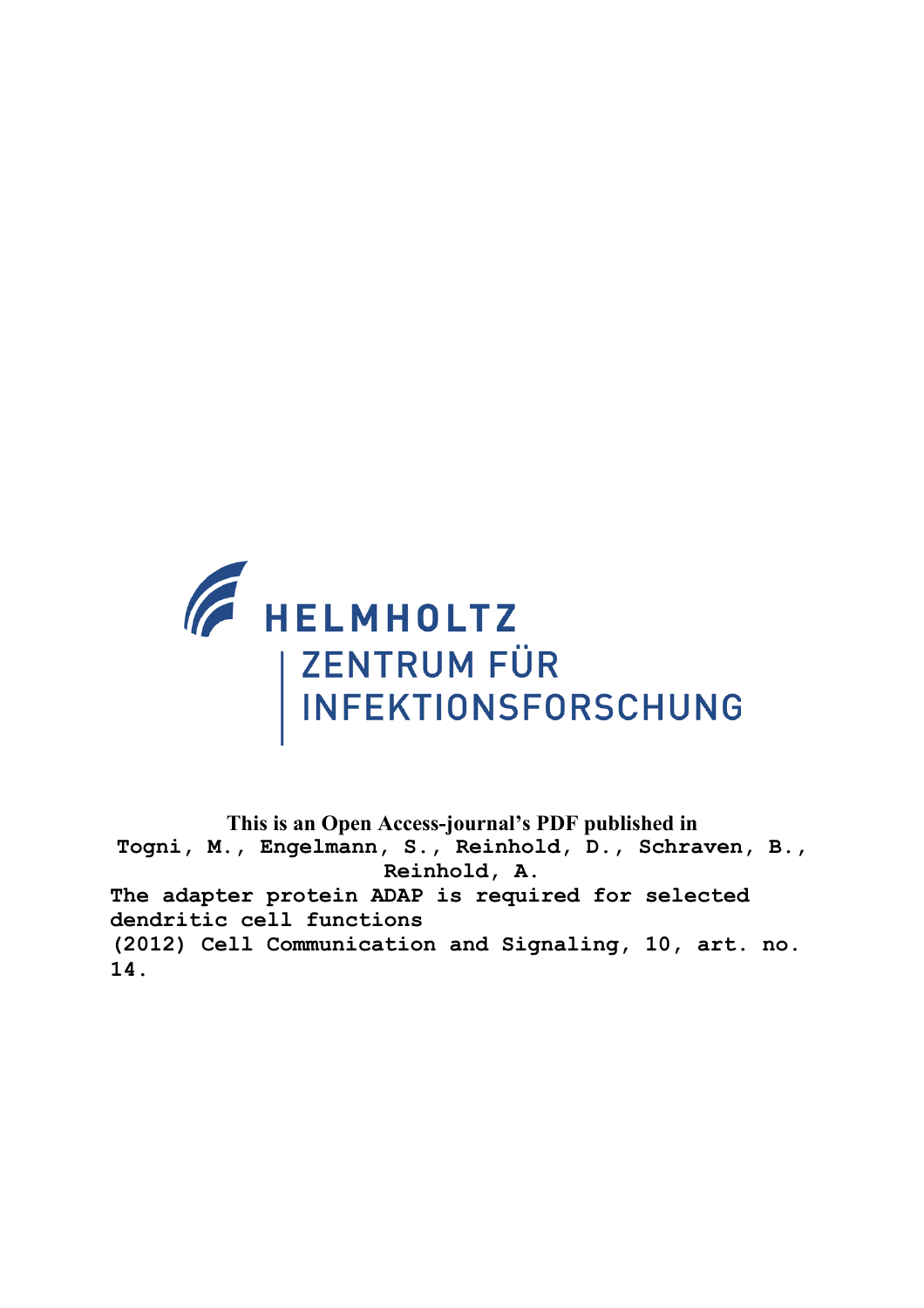# **RESEARCH CONSTRUCTED ACCESS**



# The adapter protein ADAP is required for selected dendritic cell functions

Mauro Togni<sup>1</sup>, Swen Engelmann<sup>1</sup>, Dirk Reinhold<sup>1</sup>, Burkhart Schraven<sup>1,2</sup> and Annegret Reinhold<sup>1\*</sup>

# Abstract

**Background:** The cytosolic adaptor protein ADAP (adhesion and degranulation promoting adapter protein) is expressed by T cells, natural killer cells, myeloid cells and platelets. ADAP is involved in T-cell-receptor-mediated inside-out signaling, which leads to integrin activation, adhesion and reorganization of the actin cytoskeleton. However, little is known about the role of ADAP in myeloid cells. In the present study, we analyzed the function of ADAP in bone-marrow-derived dendritic cells (BMDCs) from ADAP-deficient mice.

Results: ADAP-deficient BMDCs showed almost normal levels of antigen uptake, adhesion, maturation, migration from the periphery to the draining lymph nodes, antigen-specific T-cell activation, and production of the proinflammatory cytokines IL-6 and TNF- $\alpha$ . Furthermore, we provide evidence that the activation of signaling pathways after lipopolysaccharide (LPS) stimulation are not affected by the loss of ADAP. In contrast, ADAP-deficient BMDCs showed defects in CD11c-mediated cellular responses, with significantly diminished production of IL-6, TNF- $\alpha$  and IL-10. Actin polymerization was enhanced after CD11c integrin stimulation.

Conclusions: In summary, we propose that the adapter molecule ADAP is critical for selected CD11c integrin-mediated functions of dendritic cells.

Keywords: Adapter protein, ADAP, Dendritic cell, Integrin, Inside-out signaling

# Lay Abstract

Adapter molecules mediate protein-protein interactions in signal transduction cascades. These signaling cascades translate information from cell surface receptors into cellular responses. We focused our research on the adapter molecule ADAP (adhesion and degranulation promoting adapter protein). To investigate the function of ADAP in immune cells we used a genetically engineered mouse lacking this molecule. It is known that ADAP plays a role in integrin-mediated signaling pathways leading to adhesion and motility in T lymphocytes. However, little is known about the role of ADAP in dendritic cells, a special cell population within the immune system linking the innate and the adaptive immunity. Using their long dendrites, these cells capture and process antigen material and present it to other immune cells. Here, we provide evidence that most dendritic cell functions are not affected by the lack of ADAP. Interestingly, ADAP-deficient dendritic cells

<sup>1</sup>Institute for Molecular and Clinical Immunology, Otto von Guericke University Magdeburg, Leipziger Strasse 44, 39120 Magdeburg, Germany Full list of author information is available at the end of the article

showed defects in integrin-mediated cellular responses. These findings have important implications for the understanding of the role of ADAP in integrin-mediated signaling cascades in dendritic cells. This knowledge would also facilitate the therapeutic modulation of signal transduction pathways in these cells.

### Introduction

Adaptor proteins play a crucial role in organizing signalosomes, which are molecular complexes involved in signal transduction. Adaptor proteins are subdivided into membrane-anchored adaptor molecules (transmembrane adaptor molecules) and cytosolic adaptor molecules [1]. ADAP (adhesion and degranulation promoting adaptor protein, previously designated SLAP-130 or Fyb) is a cytosolic adaptor molecule expressed by T cells, natural killer (NK) cells, myeloid cells and platelets [2,3]. ADAP is expressed during the early stages of B cell development in the bone marrow, but not in mature B cells [4]. On the structural level, ADAP consists of a unique Nterminal region, a proline-rich region, multiple tyrosinebased signaling motifs, two SH3 domains, two putative



© 2012 Togni et al.; licensee BioMed Central Ltd. This is an Open Access article distributed under the terms of the Creative Commons Attribution License ([http://creativecommons.org/licenses/by/2.0\)](http://creativecommons.org/licenses/by/2.0), which permits unrestricted use, distribution, and reproduction in any medium, provided the original work is properly cited.

<sup>\*</sup> Correspondence: [annegret.reinhold@med.ovgu.de](mailto:annegret.reinhold@med.ovgu.de) <sup>1</sup>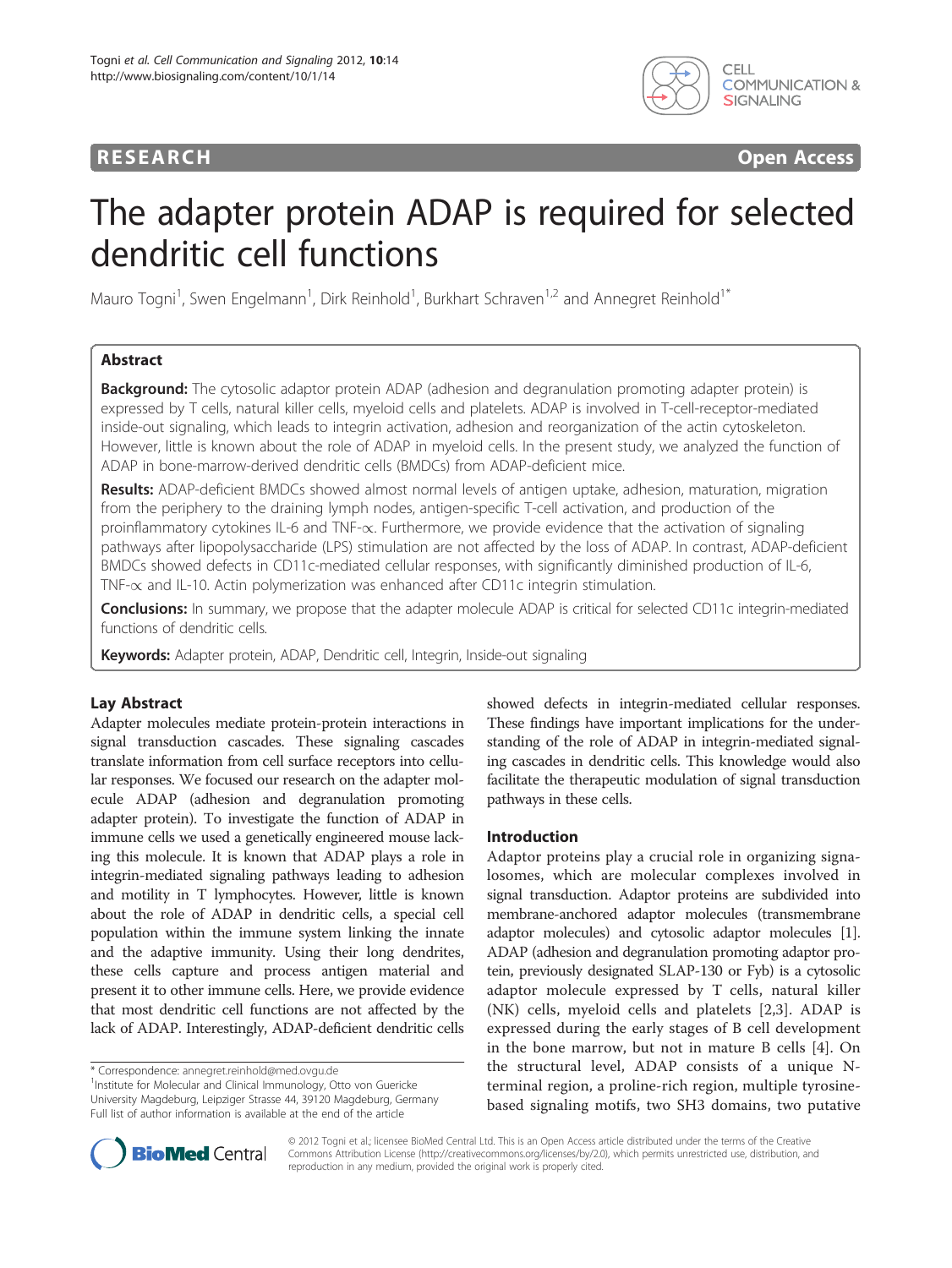nuclear localisation sites, and an Ena-Vasp homology (EVH1) domain binding site [2,3]. The adapter molecule SKAP55 (expressed by T cells) and the ubiquitously expressed homolog SKAP-HOM constitutively bind to ADAP. This interaction is predominantly mediated by the proline-rich region of ADAP and the SH3 domain of SKAP55/SKAP-HOM [5]. Disruption of the ADAP-SKAP55 module in T cells impairs conjugate formation between T cells and antigen-presenting cells (APCs), and lymphocyte-function-associated antigen-1 (LFA-1) mediated adhesion [6,7]. ADAP was the first adapter molecule to be identified that couples T-cell receptor (TCR) stimulation to integrin activation and T cell adhesion (inside-out signaling) [8,9]. Recent work has established that ADAP is also required in TCR-mediated formation of the CARMA1-Bcl10-Malt1 (CBM) complex and the subsequent activation of the nuclear factor (NF)-κB pathway [10]. Furthermore, ADAP shows a phosphorylation-dependent association with the SH2 domain of the adapter molecule Nck [11,12]. Recently, a functional cooperation has been demonstrated between ADAP and Nck in stabilizing the interaction of SLP-76 and Wiskott-Aldrich syndrome protein (WASP). Thus, ADAP is also involved in the regulation of actin cytoskeleton reorganization after TCR activation [13].

Ablation of ADAP in mice does not have a major impact on the development of NK cells [14]. However, it does result in impaired positive and negative thymocyte selection, as well as inefficient population of the peripheral lymphoid organs [15]. ADAP-deficient TCR transgenic mice show a dramatically increased incidence of diabetes [16]. In a heart transplantation model, ADAP-deficient mice showed prolonged survival after a heart graft; this allograft protection was accompanied by reduced infiltration, proliferation, and activation of T cells in the allograft [17]. In another transplantation model, the rejection of intestinal allografts was ameliorated in ADAP-deficient mice [18]. These *in vivo* studies focused on the role of ADAP in T-cell function, whereas the contribution of ADAP-deficient APCs to T-cell function was not studied. To our knowledge, there have been no published reports regarding the role of ADAP in dendritic cell (DC) function.

DCs are the most efficient APCs, and they have the unique capacity to activate naïve T cells and to induce primary immune responses. They originate in the bone marrow, from where they migrate to the periphery, colonize all organs, and continually sample the surroundings for pathogens. Pathogens activate immature DCs in the peripheral organs, and after antigen uptake DCs mature into effector cells. Mature DCs lose their adhesive ability and migrate to the draining lymph node, where they present the ingested antigen to naïve T cells. In the T-cell-rich areas of the lymph node, DCs establish sequential short contacts with many T cells. This phase is followed by the establishment of long-lasting contacts and the formation of an immunological synapse that eventually results in the activation and clonal expansion of naïve T cells [19].

In this study, we analyzed the functional consequences of the loss of ADAP on dendritic cell function. We report that ADAP-deficient BMDCs show normal levels of function in antigen uptake, maturation, migration into the draining lymph nodes, antigen-specific T-cell activation, and proliferation. Importantly, however, following CD11c stimulation, the production of IL-6, TNF- $\alpha$  and IL-10 was diminished in ADAP-deficient BMDCs, whereas actin polymerization was enhanced. These results suggest that ADAP is required for optimal CD11c integrin-mediated DC function.

# Results

# Normal levels of skin colonization, spontaneous motility and antigen-stimulated migration are seen in ADAPdeficient BMDCs

To investigate the function of dendritic cells in ADAPdeficient mice, we first examined the distribution of DCs in the epidermis, where they persist as Langerhans cells. Ear skin explants were prepared and stained with anti-major histocompatibility complex (MHC) II antibodies, and no differences were found in the number of DCs colonizing the skin of wild-type mice or ADAP-deficient mice (Figure 1A). In addition, when the explants were cultured in vitro, the number of DCs that spontaneously emigrated from the epidermis was similar in ADAP-deficient mice compared with wild-type mice (Figure 1B). To assess the level of induced migration in response to dermal antigen application *in vivo*, we used the hapten fluorescein isothiocyanate (FITC) as a migration tracer. Twenty-four hours after FITC application, there was no significant difference in the percentage of FITC-positive, CD11c-positive cells in the draining lymph nodes of wild-type mice compared with ADAP-deficient mice (Figure 1C). These data suggest that ADAP does not play a major role in skin colonization by DCs. Furthermore, ADAP does not appear to be essential for the migration of DCs from the skin to the draining lymph nodes upon antigen uptake.

# ADAP-deficient BMDCs show normal levels of antigen uptake, maturation and adhesion in vitro

Next, we measured antigen uptake and processing by adding the fluorescent ovalbumin (OVA) analogue DQ-OVA to the culture medium of wild-type and ADAP-deficient BMDCs. BMDCs lacking ADAP and wild-type BMDCs showed no differences in these processes (Figure 2A), suggesting that ADAP is not essential for the uptake and the processing of antigens. After antigen uptake, DCs mature, lose their adhesive properties, and migrate to the regional lymph nodes. To assess the role of ADAP in these processes, we measured the upregulation of the activation mar-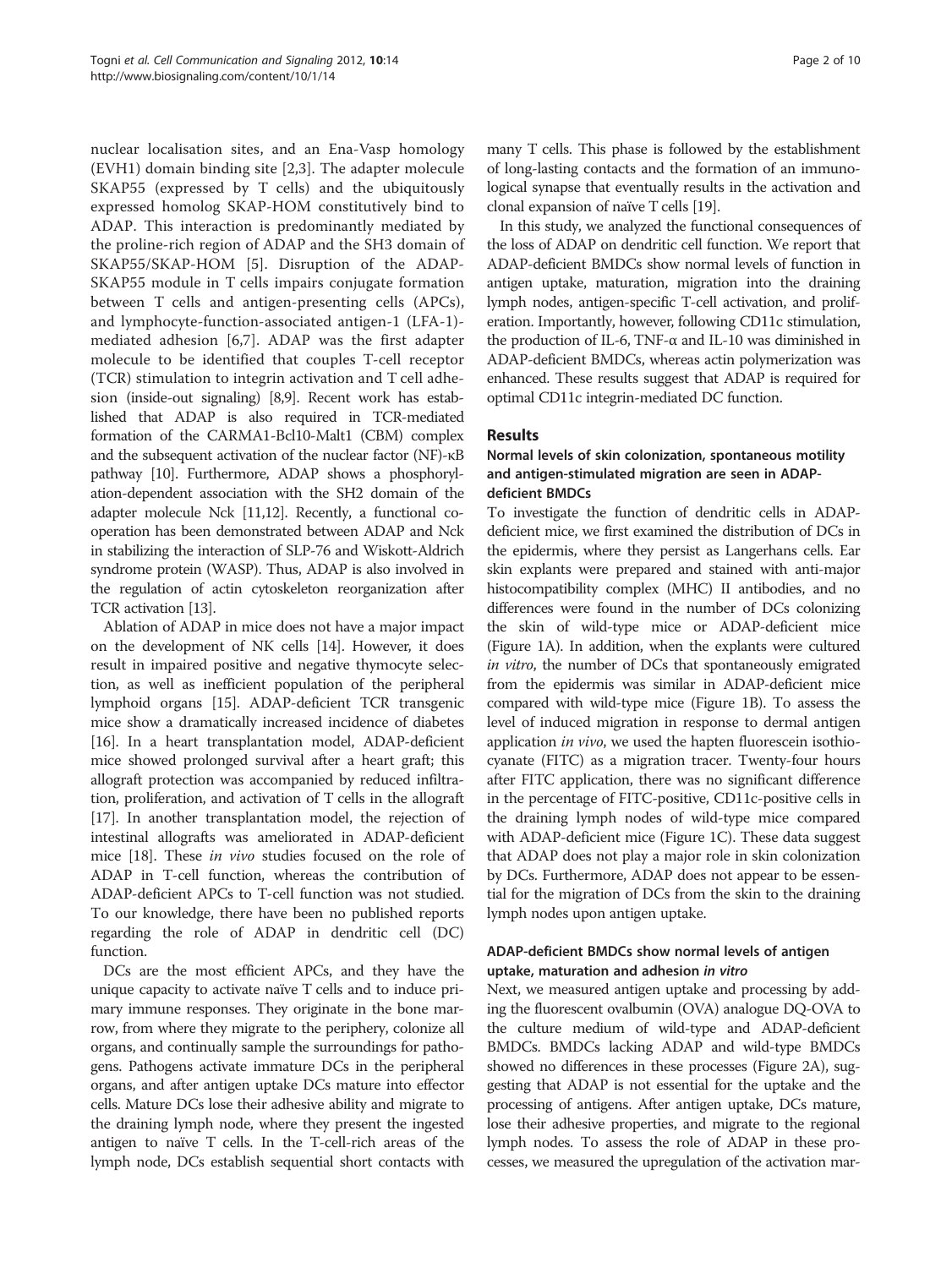kers (MHC II, CD80, CD86 and CD40) and the expression of integrins and integrin ligands (CD11c, CD18, CD29 and CD54) in LPS-matured BMDCs. The expression of maturation markers, integrins and integrin ligands was not affected by the loss of ADAP in BMDCs (Figure 2B, and data not shown). Next, we investigated the capacity of LPSmatured BMDCs to adhere to intercellular adhesion molecule 1 (ICAM-1)-coated plates. Mature ADAP-deficient DCs adhered to a level that was similar to their wild-type counterparts (Figure 2C); similar results were observed when fibronectin-coated plates were used in the adhesion assays (Figure 2C). Thus, antigen uptake, antigen processing, maturation and adhesion of BMDCs are not regulated

# ADAP-deficient BMDCs and T cells is impaired but has no impact on T-cell activation

The activation of naïve T lymphocytes requires prolonged interaction of DCs with T cells [19]. To analyze the

 $-WT$ 

 $-D$  ADAP

40

A

uptake (MFI)

600

 $\overline{500}$ 

.<br>400

.300

**Antigen L**<br>**Antigen** 

 $\mathbf 0$ 

 $\Omega$ 

 $10$  $\dot{20}$  $\dot{30}$  mation on T-cell activation, we measured CD69 upregulation (Figure 3B) and T cell proliferation in vitro (Figure 3C). Despite this strongly impaired conjugate formation, neither the expression of the early activation marker CD69, nor the incorporation of  $\lceil^{3}H\rceil$ thymidine in T cells as a marker of DNA synthesis, seemed to be affected by the loss of ADAP expression in DCs. We next asked the question whether the diminished con-

capacity of ADAP-deficient and wild-type BMDCs to form antigen-specific conjugates with T cells in vitro, we labeled OT-II TCR transgenic T cells (ADAP sufficient) with carboxyfluorescein succinimidyl ester (CFSE) and co-incubated them with wild-type or ADAP-deficient LPS-matured BMDCs loaded with OVA353-363. As shown in Figure 3A, the formation of antigen-specific conjugates, measured by fluorescence-activated cell sorting (FACS), was almost completely abrogated when ADAP-deficient DCs were used. To assess the possible impact of the abrogated conjugate for-

jugate formation between antigen-specific T cells and ADAP-deficient BMDCs would have consequences for

 $W$ T

**JADAF** 

**ICAM** 

Fibronectin

 $\mathbf C$ 

optic field 250

Adherent cells/

200

150

 $100$ 

50

 $\Omega$ 



Control

 $+$  LPS

 $W$ T

 $\Rightarrow$  ADAP

B

MFI CD86

1000

750

500

250

 $\overline{0}$ 



by ADAP. Antigen-specific conjugate formation between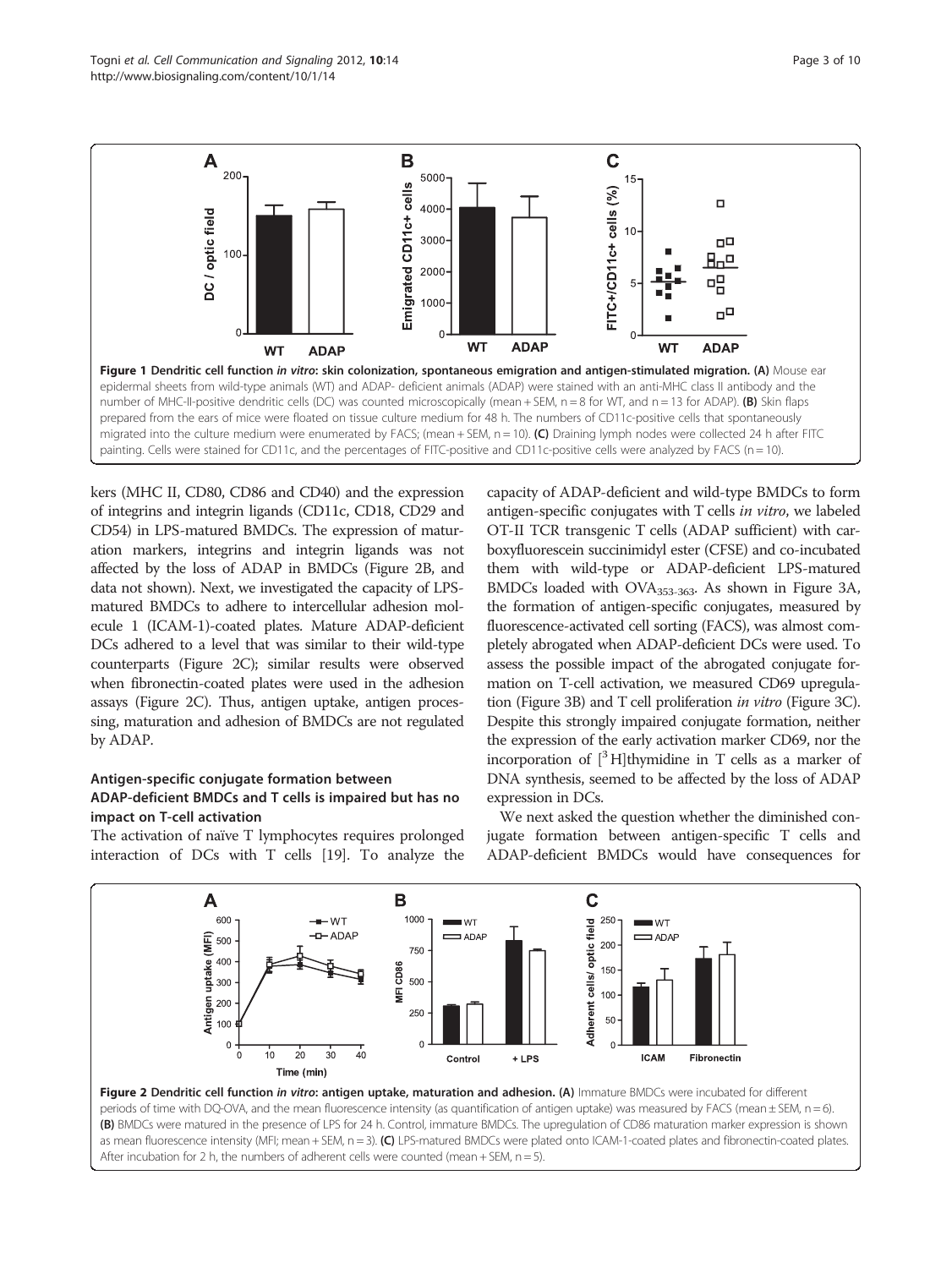

activation in vitro. (A) Wild-type dendritic cells (WT) or ADAPdeficient ovalbumin (OVA)-loaded mature dendritic cells (ADAP) were mixed with CFSE-loaded T cells from OT-II transgenic mice (ADAP sufficient). After co-incubation, conjugates were fixed by the addition of 1 % paraformaldehyde at different time points. The significant difference between the curves ( $P < 0.01$ ) was assessed by statistical analysis using two-way ANOVA. The plots show the mean values of five independent experiments. (B) In the same experimental set-up described in (A), cells were harvested at the indicated time points, stained with anti-CD69 antibodies, and the numbers were measured by FACS. (C) BMDCs were matured in the presence of LPS and loaded with OVA, and mixed with T cells from OT-II transgenic mice in a ratio of 1:10. T-cell proliferation was evaluated after 3 days by measuring  $[^3$  H]thymidine incorporation  $(mean + SEM, n = 9)$ .

immune activation in vivo. To assess this, we investigated antigen-specific T-cell proliferation in vivo by adoptive transfer of CFSE-labeled OT-II transgenic T cells into wild-type recipient mice. After 24 h, we injected the mice subcutaneously either with ADAP-sufficient or with ADAP-deficient BMDCs pulsed with OVA in the presence of LPS. The CFSE dilution profile in Figure 4A shows that ADAP-deficient BMDCs supported OT-II T-cell proliferation to the same level of efficiency as that seen in wild-type BMDCs. Similarly, ADAP-deficient BMDCs and wild-type BMDCs induced a comparable strong proliferation of transgenic OT-II T cells, undergoing up to six cell cycles (Figure 4B). Thus, despite an impaired conjugate formation with T cells, ADAP-deficient DCs were able to fully activate T cells in vitro and in vivo.

### ADAP-deficient BMDCs produce normal levels of cytokines and show normal levels of TLR4 signalling

DCs are main producers of cytokines, which play a major role in the induction of an immune response. Next, we measured the secretion of pro-inflammatory cytokines in the supernatants of ADAP-sufficient and ADAP-deficient BMDCs after stimulation with LPS for 24 h in vitro. The cytokines TNF-α and IL-6 were produced in large amounts, and no differences were detected between the amounts produced by wild-type and ADAP-deficient DCs (6,953 ± 942 and 7,292  $\pm$  919 pg/ml TNF- $\propto$ , and 17,021  $\pm$  3,257 and  $18,001 \pm 3,466$  pg/ml IL-6, for wild-type and ADAPdeficient BMDs, respectively; Figure 5A). These results suggest that ADAP is not involved in the production of TNF- $\alpha$ and IL-6 after stimulation of BMDCs by LPS.

LPS binding to the TLR4 receptor complex activates the transcription factor NF-κB and, in addition, activates mitogen-activated protein (MAP) kinases. Therefore, we used western blotting to investigate the phosphorylation and subsequent degradation of IκB-α as a main component of the NF-κB signaling pathway. As shown in Figure 5B, levels of phosphorylation and degradation of  $I\kappa B-\propto$  after LPS stimulation were found to be similar in wild-type and ADAP-deficient BMDCs. Furthermore, ADAP-deficient and wild-type BMDCs showed similar levels of activation of the MAP kinase Erk1/2 (Figure 5C), indicating that ADAP is not involved in the signaling cascades after TLR4 activation by LPS.

### ADAP-deficient BMDCs show defects in CD11c-mediated responses

In addition to its role in inside-out signaling, ADAP is implicated in integrin-mediated outside-in signaling in T cells [20]. To assess the role of ADAP in outside-in signaling in BMDCs, we first investigated cytokine production following CD11c stimulation. After stimulation with anti-CD11c and in the absence of additional stimuli, the production of IL-6, TNF- $\propto$  and IL-10 was clearly reduced in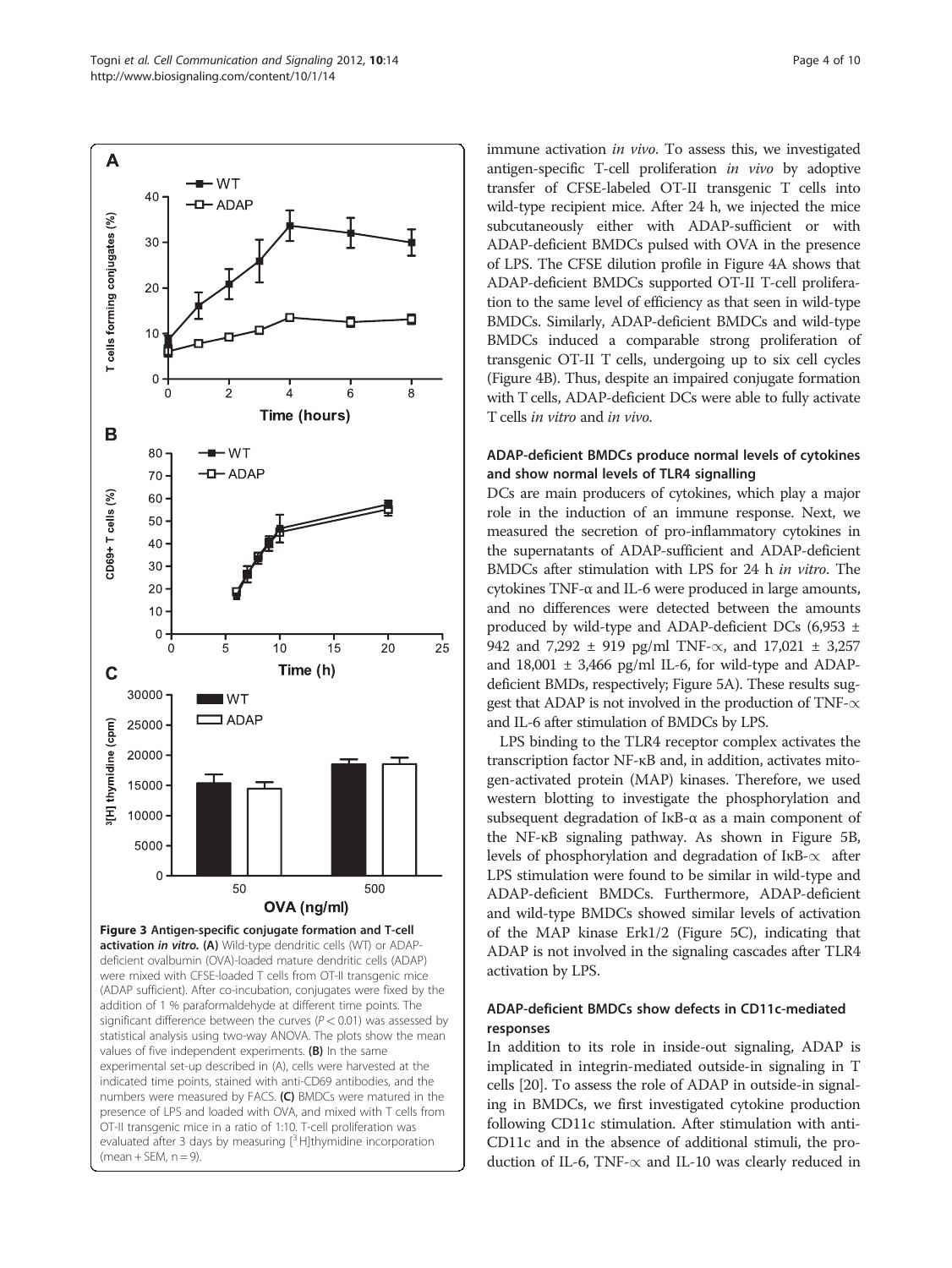

ADAP-deficient BMDCs compared with that in wild-type BMDCs (2,665  $\pm$  292 and 1,209  $\pm$  322 pg/ml TNF- $\propto$ , 5,257  $\pm$  1,627 and 2,428  $\pm$  1,167 pg/ml IL-6, and 25.3  $\pm$  2.2 and 16.3 ± 0.9 pg/ml IL-10, for wild-type and ADAPdeficient BMDCs, respectively; Figure 6A).

Integrin-mediated outside-in signaling leads to rearrangements of the actin cytoskeleton which can be estimated by measuring the amount of actin that polymerizes and binds to phalloidin. ADAP-deficient BMDCs showed a significantly higher increase in actin polymerization than that in their wild-type counterparts (Figure 6B). Given the effect

on F-actin, we assessed CD11c-mediated activation of the actin-severing protein cofilin, which is an essential component of the machinery that regenerates actin filaments. Cofilin is inactivated by phosphorylation. After 5 and 10 min of CD11c stimulation, ADAP-deficient BMDCs showed lower amounts of phosphorylated (inactive) cofilin compared with wild-type BMDCs (Figure 6C). Thus, CD11c stimulation of ADAP-deficient BMDCs resulted in enhanced actin polymerization that was accompanied by the presence of more active cofilin. These results indicate that ADAP is involved in actin polymerization and

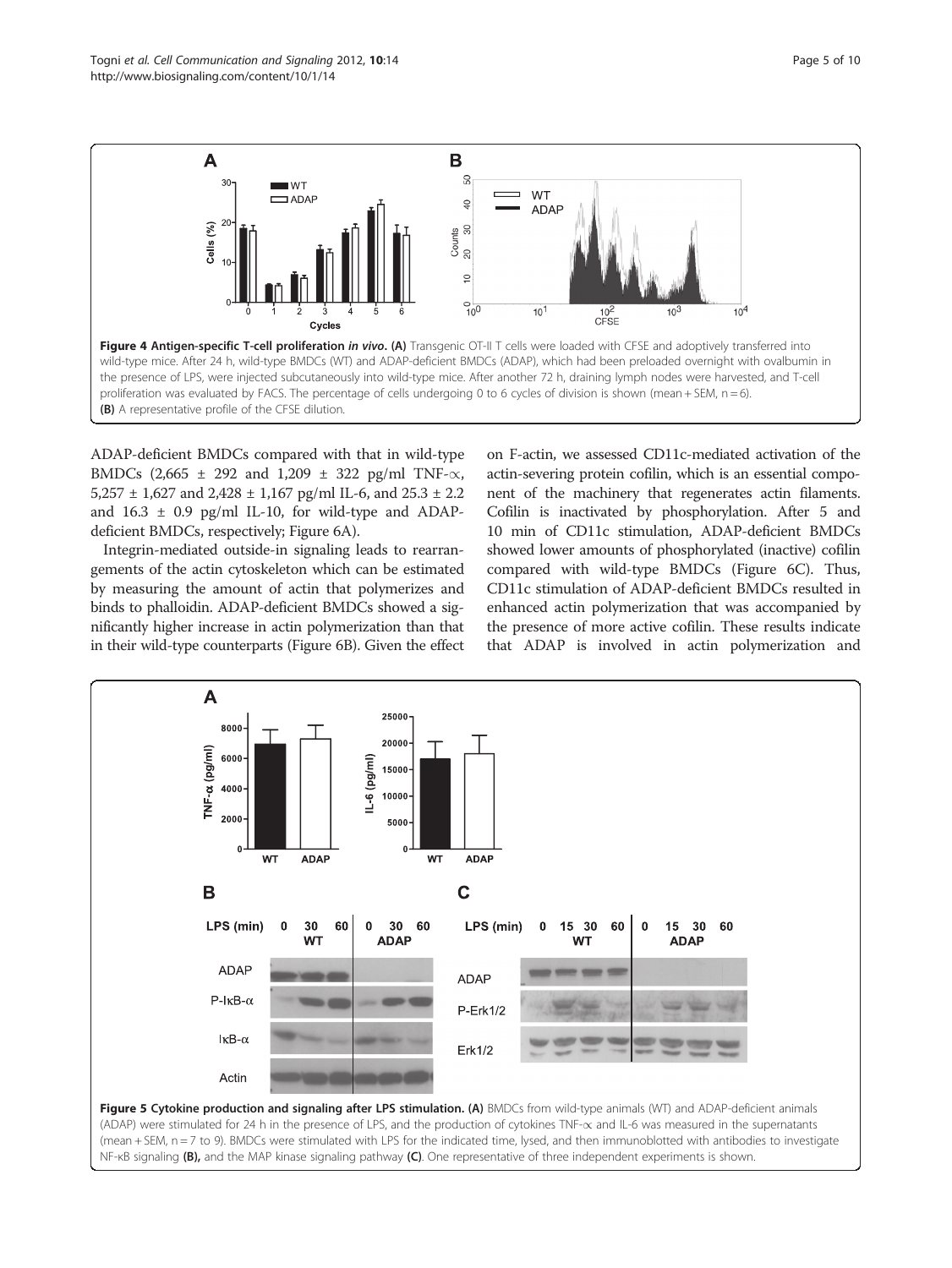

cytokine production upon CD11c-mediated outside-in signaling.

#### **Discussion**

In this study, we investigated the consequences of the loss of ADAP on the function of BMDCs. We found that: (i) most DC functions, such as antigen uptake, adhesion, migration, maturation and T-cell activation, were not affected by the loss of ADAP; (ii) ADAP was not involved in the TLR4 signaling pathway after LPS stimulation; (iii) ADAP-deficient BMDCs showed defects in CD11c-stimulated cytokine production, and displayed enhanced CD11c-mediated actin polymerization.

ADAP has a homolog that is expressed during normal myelopoiesis: PML-RAR alpha-regulated adapter molecule 1 (PRAM-1). PRAM-1 was originally identified in promyelocytic leukemia cells upon all-trans retinoic acid-induced granulocyte differentiation. PRAM-1 shares structural homologies with ADAP, and has been shown to interact with SLP-76, SKAP-HOM and the Src family kinase Lyn in myeloid cells [21]. A previous analysis of PRAM-1 deficient neutrophils exhibit defects in adhesion-dependent reactive oxygen species (ROS) production and degranulation [22]. The function of PRAM-1-deficient DCs has not yet been investigated. Thus, one possible explanation for the predominantly normal function of ADAP-deficient

BMDCs is compensation by PRAM-1. To address a possible functional redundancy between ADAP and PRAM-1 in DCs, ADAP/PRAM-1 double-deficient mice should be investigated.

In contrast to the almost normal DC function, we found impaired formation of antigen-specific conjugates between ADAP-deficient BMDCs and T cells. Surprisingly however, the antigen-specific T-cell activation and proliferation were found to be normal in vitro and in vivo. The most likely explanation for this observation is that measurement of stable conjugates in vitro might not reflect the physiological situation of T-cell activation. This idea is supported by the serial encounter model of T-cell activation. This model proposes a dynamic process of sequential migratory contacts of T cells with different DCs resulting in summation of signals finally resulting in full T-cell activation [23]. This might explain our observation of normal T-cell activation by ADAP-deficient BMDCs irrespective of impaired stable conjugate formation. Furthermore, DCs actively rearrange their cytoskeleton during the antigen-specific interaction with T cells [24]. The increased actin polymerization of ADAP-deficient BMDCs could counterbalance the impaired conjugated formation leading to normal T cell activation. Studies imaging cell morphology, conjugate formation, and actin polymerization using microscopy will elucidate this question.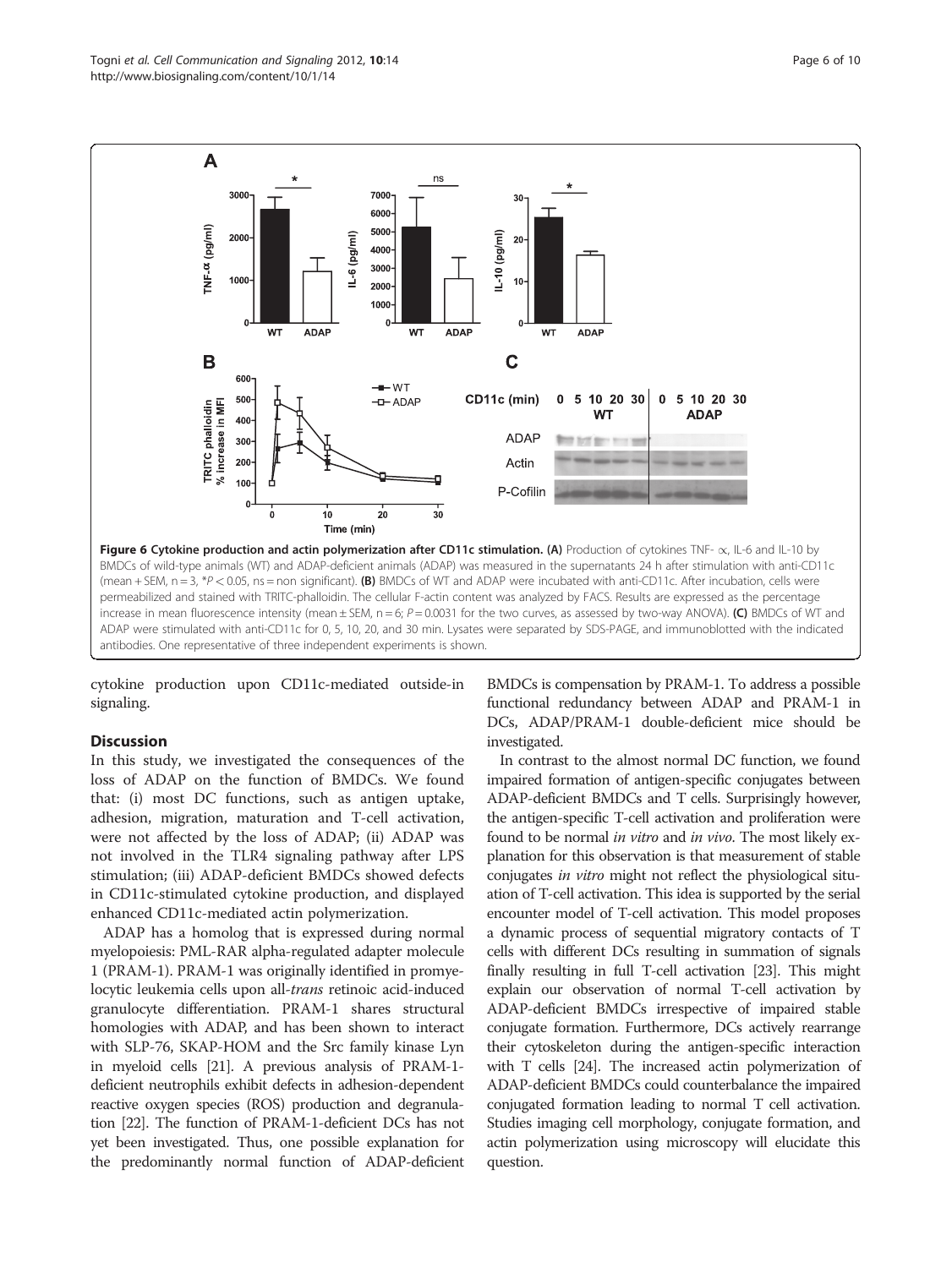In our previous study we reported that the absence of SKAP-HOM in BMDCs resulted in delayed conjugate formation with antigen-specific T cells. Furthermore, SKAP-HOM-deficient DCs were less effective in inducing antigen-specific T cell proliferation in vivo [25]. This result is different from that observed in ADAPdeficient DCs. We describe here impaired antigenspecific conjugate formation but normal T-cell activation. These data suggest that some ADAP functions do not depend on SKAP-HOM and vice versa. This hypothesis was corroborated by data collected in T cells showing two functionally distinct pools of ADAP: the ADAP/SKAP55 complex is required for TCR-mediated integrin activation, whereas the TCR-mediated NF-κB activation involves ADAP but not SKAP55 [26]. The proof of existence of distinct pools of ADAP in DCs should be addressed in future studies.

TLR4 serves as the main LPS-binding component and initiates signal transduction by recruiting the intracellular adapter molecules TIRAP and MyD88. MyD88 is a signaling component used by nearly all TLRs, and it activates the transcription factor NF-κB and the MAP kinase pathway, thereby inducing the production of proinflammatory cytokines, including IL-6 and TNF- $\propto$ [27]. The kinase TAK1 is another component involved in the signaling pathways downstream of TLR4 [28]. ADAP has been shown to be involved in the regulation of NF-κB activation in T cells via an association with CARMA1 [10]. More recently, it has been reported that ADAP associates with TAK1, and that this interaction is critical for the recruitment of TAK1 to the CBM complex in T cells [29]. Our results shown here clearly demonstrate that ADAP is not involved in the activation of NF-κB and MAP kinases after TLR4 stimulation of BMDCs with LPS.

In contrast to the well-established immunoreceptor and TLR signaling pathways, the signaling events after external triggering of integrins (outside-in signaling) remain poorly understood. Recent reports have shown that the association between SLP-76 and ADAP is critical for downstream signaling of integrins in T cells [30]. In addition, LFA-1 stimulation promotes association of ADAP with cytoskeletal structures ('actin clouds'), which facilitate T cell adhesion [31]. Further, ADAP is required for LFA-1-induced T-cell polarization, T-cell motility and F-actin clustering [20]. Those reports collectively demonstrate that ADAP is involved in integrin outside-in signaling in T cells. ADAPdeficient neutrophils display reduced adhesion-dependent ROS production [32]. In addition, it has been shown that SLP-76-deficient BMDCs exhibit impaired adhesion and altered patterns of actin assembly and podosome distribution following integrin ligation [33]. Given the association of SLP-76 and ADAP, one could hypothesize that ADAP is involved in integrin outside-in signaling in DCs as well. Indeed, we demonstrate here that ADAP-deficient BMDCs show impaired production of IL-6, TNF- $\propto$  and IL-10 after CD11c triggering. Although the precise mechanism of reduced cytokine production remains to be elucidated, the involvement of ADAP in CD11c-mediated cellular responses seems to be the most likely explanation. Recent reports indicate that integrins, which do not share structural similarity to classical immunoreceptors, also signal by an ITAM-based immunoreceptor-like mechanism in myeloid cells [34]. This integrin signaling, through common pathways utilized by immunoreceptors, could provide a mechanism by which leukocyte adhesion can regulate activation of cellular responses such as ROS production, degranulation, cytokine secretion [35].

CD11c (integrin  $\propto$ X β2; p150/95; complement receptor CR4) serves as marker for DCs, although its function in DC biology remains unclear. The limited numbers of known ligands include fibrinogen, ICAM-1/2 and iC3b [36]. The impaired production of IL-6, TNF-α and IL-10 after CD11c triggering might have consequences on the induction of an adaptive immune response in ADAPdeficient mice. It would be interesting to test this hypothesis using *Listeria monocytogenes* infection, an infection model clearly depending on DCs [37,38].

Integrin activation is accompanied by reorganization of the actin cytoskeleton, leading to cell adhesion. Here, we describe an increased F-actin content in ADAPdeficient BMDCs after CD11c triggering. This increased actin polymerization was accompanied by enhanced dephosphorylation of the small actin-binding protein cofilin, a critical step in the reorganization of actin filaments. Hence, ADAP appears to negatively regulate actin polymerization in DCs. In line with this hypothesis is our previous study where we demonstrated that the loss of the adapter protein SKAP-HOM also results in enhanced actin polymerization after CD11c triggering of BMDCs [25]. Given the direct interaction of ADAP and SKAP-HOM, these results suggest that the molecular complex of both molecules is involved in CD11c-triggered outside-in signaling leading to actin polymerization. Future studies will dissect the mechanism how ADAP and its binding partners regulate CD11c-mediated outside-in signaling.

# Conclusions

In summary, we provide evidence that ADAP is involved in outside-in integrin signaling in DCs after triggering of CD11c. This integrin signaling provides a mechanism by which DCs can regulate cellular responses leading to decreased cytokine production and enhanced actin polymerization in the absence of ADAP. Our findings have important implications for the understanding of the role of ADAP in CD11c-triggered outside-in signaling in DCs.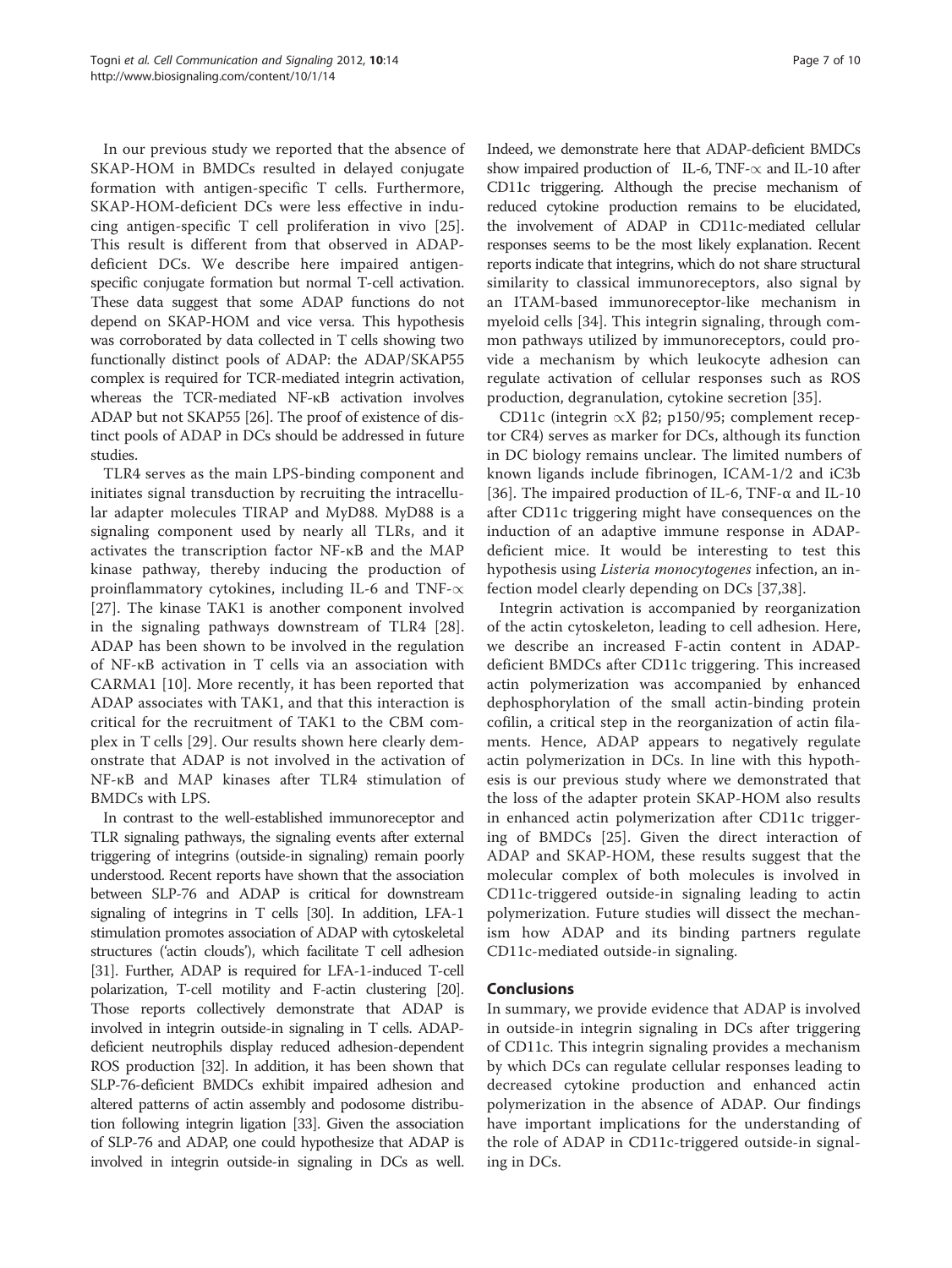## Materials and methods

#### Mice

ADAP-deficient mice [8] were backcrossed to the C57BL/ 6JBom strain for at least ten generations. Transgenic OT-II mice expressing the TCR specific for chicken OVA323-339 were purchased from The Jackson Laboratory. Mice were bred and maintained under specific-pathogenfree conditions in the central animal facility of the Medical Faculty of the University of Magdeburg. In all experiments, 8- to 12-week-old littermate mice were used. All procedures were conducted according to protocols approved by the local authorities.

## Antibodies and flow cytometry

Antibody against MHC II (clone 2 G9) was kindly provided by M Leverkus (Mannheim). All other antibodies used for flow cytometry were from BD Biosciences. Flow cytometry was performed on a FACSCalibur using CellquestPro software (Becton Dickinson).

# Production of BMDCs

Production of BMDCs was performed as previously described [25]. Briefly, bone marrow cells  $(10^6 \text{ cells/ml})$ were incubated in RPMI 1640 medium supplemented with 10 % fetal calf serum (FCS), 100 U/ml penicillin, 100 μg/ml streptomycin (all Biochrom AG) and 50 μM β-mercaptoethanol (the medium is henceforth referred to as complete medium) with the addition of 20 ng/ml rGM-CSF (PeproTech, Hamburg, Germany). On day 3, fresh medium was added (3.5 volumes). On day 5, cells in the supernatant were centrifuged, resuspended in fresh complete medium, and added back to the culture. On day 7, immature DCs were harvested, washed twice, and either used directly or matured in the presence of 100 ng/ml LPS from Salmonella minnesota (Sigma) for an additional 24 h. Maturation was routinely tested by MHC II and CD86 upregulation. Purity was >90 %, as checked by flow cytometry using CD11c staining.

### Epidermal sheet preparation and skin DC emigration

The ears of the mice were split into dorsal and ventral halves, and the dorsal half was floated split-side down in 1 ml complete medium for 2 days. Cells that had migrated were resuspended, stained for CD11c, and measured by FACS. Alternatively, the dorsal half was incubated in ammonium thiocyanate (0.5 M) for 20 min at room temperature. Next, the epidermis was separated from the dermis and fixed in acetone for 20 min at room temperature. After rehydration in PBS, sheets were permeabilized in 0.1 % saponin, blocked with 0.5 % BSA, and incubated with 2 G9 antibodies for 2 h. After two washing steps, sheets were incubated with FITC-labeled secondary antibodies (Dianova, Hamburg, Germany) for 2 h.

#### In vivo migration (FITC painting)

One side of the clipped ventral abdomen of the mice was stained with 300 μl FITC (5 mg/ml dissolved in dibutylphtalate:acetone, 1:1 volume:volume). As a control, the other side of the abdomen was stained with solvent only. After 24 h, mice were killed and cells of the draining lymph nodes were collected and stained for CD11c. The percentage of CD11c-positive FITC-positive cells was determined by FACS.

### Endocytosis assay and antigen processing

Immature DCs were washed and resuspended in PBS at a density of  $1 \times 10^6$  cells/450 μl, and DQ-OVA (Invitrogen, Karlsruhe, Germany) was added to a final concentration of 100 μg/ml. Cells were incubated for 15 min at 37 °C. The uptake of DQ-OVA was terminated by the addition of ice-cold PBS supplemented with 10 % FCS. The cells were then washed twice with ice-cold PBS. To assess antigen processing, cells were incubated further at 37 °C, and then washed and resuspended in cold PBS. Antigen uptake and processing were evaluated by FACS.

### Cell adhesion assay

Microtiter plates (24 well; Costar) were coated with 200 μl fibronectin/well (100 μg/ml; Roche Diagnostics) for 16 h at 4 °C, washed three times with PBS and blocked with 1 % BSA in PBS for an additional 2 h. Coating of the plates with murine ICAM-1 was performed as described [39]. BMDCs  $(5 \times 10^5 \text{ cells})$  were resuspended in 500 μl RPMI and incubated at 37 °C for 2 h. Nonadherent cells were washed off, and adherent cells were counted in four different optic fields.

### Conjugate formation, CD69 upregulation and T-cell proliferation assay in vitro

Immature DCs were matured by the addition of 100 ng/ml LPS in the presence of 1 μg/ml OVA peptide (OVA $_{323-339}$ ). After overnight incubation, mDCs were washed and resuspended at a concentration of  $1 \times 10^6$  cells/ml in complete medium. T cells were purified from OT-II transgenic mice (bearing the TCR specific for  $OVA_{323-339}$ ) by negative selection via magnetic separation using AutoMACS. Isolated T cells were labeled with CFSE (0.5  $\mu$ M) at 37 °C for 10 min. After washing, labeled T cells were resuspended at a concentration of  $1 \times 10^6$  cells/ml in complete medium. Peptide-loaded mDCs  $(5 \times 10^4 \text{ cells}/100 \text{ µl})$  were mixed with T cells  $(5 \times 10^4 \text{ cells}/100 \text{ µ})$  in a 96-well plate (ratio 1:1). After co-incubation for the indicated time, cells were fixed by adding 200 μl 4 % paraformaldehyde. After 20 min at 37 °C, conjugate formation was measured by FACS. CFSE-positive events with increased forward scatter were considered to be conjugates. Alternatively, cells were stained for CD4 and CD69. For T cell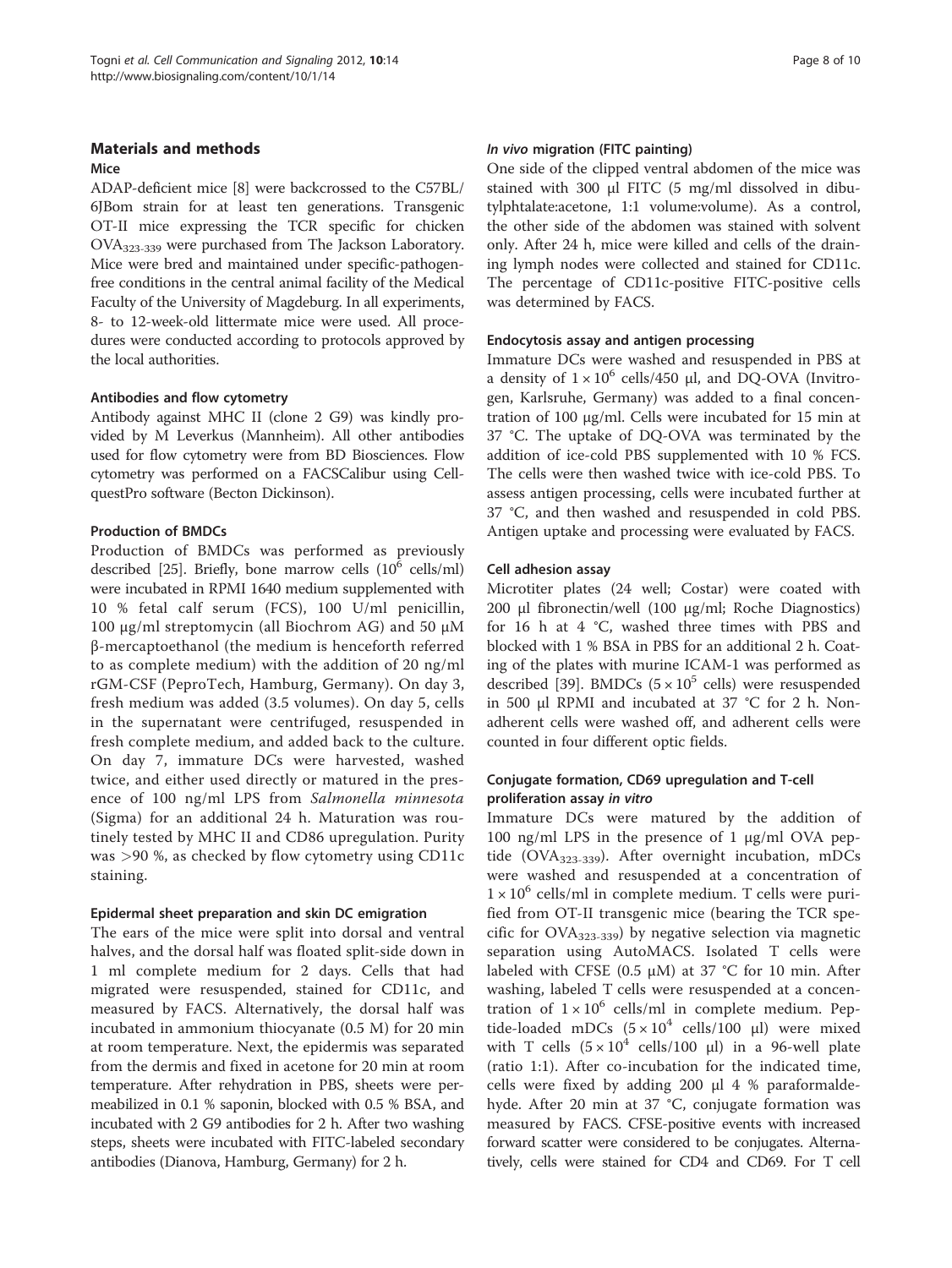proliferation,  $1 \times 10^3$  mDCs were used to stimulate  $1 \times 10^4$  T cells (ratio 1:10). Cells were co-incubated for 72 h at 37 °C, and 0.5  $\mu$ Ci [<sup>3</sup>H]thymidine was added for the last 8 h. The incorporated radioactivity was measured by liquid scintillation counting (1450 MicroBeta Trilux; PerkinElmer Wallac GmbH).

#### Antigen-specific T-cell proliferation in vivo

Purified OT-II T cells were labeled with CFSE  $(5 \mu M)$  and  $2 \times 10^6$  cells were injected intravenously into wild-type mice. BMDCs were incubated overnight in the presence of 100 ng/ml LPS and 5 μg/ml OVA. After extensive washing, DCs were resuspended at a concentration of  $1 \times 10^7$  cells/ml, and a 50 μl volume of cell suspension was injected subcutaneously 1 day later. After 3 days, the draining lymph nodes were isolated, and the extent of transgenic T-cell proliferation was assessed by CFSE dilution profile using flow cytometry.

#### Cytokine concentration

Levels of cytokines in culture supernatants were determined by using the inflammatory cytometric bead array kit (Becton Dickinson).

#### Western blot analysis

Immature DCs  $(2\times10^6 \text{ cells})$  were stimulated with LPS (100 ng/ml) at 37 °C. For CD11c stimulation, BMDCs were left unstimulated or were preincubated with anti-CD11c on ice for 5 min before subsequent incubation for 0, 30 or 60 min at 37 °C. The stimulation was stopped by adding ice-cold PBS. The lysates were prepared as described previously [25,39]. The following primary antibodies were used: anti-ADAP (FYB/SLAP-130; BD Biosciences), anti-IKB- $\propto$ , anti-phospho-IkB- $\propto$ , anti-phospo-cofilin (all Santa Cruz Biotechnology Inc.), and anti-phospho-Erk1/2, anti-ERK1/2 and anti-β-actin (all Cell Signaling Technology, Inc.). Specific binding was detected using peroxidase-conjugated secondary antibodies by applying the enhanced chemiluminescence system (GE Healthcare), according to the manufacturer's protocol.

#### Actin polymerization

BMDCs  $(2\times10^6 \text{ cells/ml}$  in PBS) were stimulated with 1μg/ml affinity-purified Armenian hamster anti-mouse CD11c (BD Biosciences). BMDCs were preincubated with anti-CD11c on ice for 5min before subsequent stimulation at 37 °C. At the end of the stimulation time, 4 % formaldehyde, 0.2% saponin and TRITC-phalloidin (5 μg/ml) were added. The tubes were vortexed and kept at room temperature for 15 min. After washing, cells were resuspended 1% paraformaldehyde, and actin polymerization was measured by flow cytometry. Results are expressed as percent increase in mean fluorescence intensity.

#### Statistical analysis

Values are expressed as mean  $\pm$  SEM of at least three independent experiments, unless otherwise indicated, where "n" represents the number of mice. ANOVA was used to assess the statistical significance of the differences. Probability values of  $P<0.05$  were considered significant.

#### Abbreviations

ADAP: Adhesion and degranulation promoting adapter protein; APC: Antigen-presenting cell; BMDC: Bone-marrow-derived dendritic cell; CBM: CARMA1-Bcl10-Malt1; CFSE: Carboxyfluorescein succinimidyl ester; DC: Dendritic cell; FITC: Fluorescein isothiocyanate; FCS: Fetal calf serum; ICAM-1: Intercellular adhesion molecule 1; IL: Interleukin; ITAM: Immunoreceptor tyrosine-based activation motif; LFA-1: Lymphocytefunction-associated antigen-1; LPS: Lipopolysaccharide; MHC: Major histocompatibility complex; NF: Nuclear factor; OVA: Ovalbumin; TCR: T-cell receptor; TNF: Tumor necrosis factor.

#### Competing interests

The authors declare that they have not competing interests.

#### Acknowledgements

Sincere thanks are given to Sibylle Reimann for the excellent technical assistance. The study was supported by the Deutsche Forschungsgemeinschaft DFG RE 2907/2-1.

#### Author details

<sup>1</sup>Institute for Molecular and Clinical Immunology, Otto von Guericke University Magdeburg, Leipziger Strasse 44, 39120 Magdeburg, Germany. 2 Department of Immune Control, Helmoltz Center for Infection Research, Inhoffenstraße 7, 38124 Braunschweig, Germany.

#### Authors' contributions

MT and AR contributed to the design of the study. MT, SE and AR performed the acquisition and analysis of data. AR and SE contributed to the writing of this manuscript. DR participated in the conception of the study and helped to draft the manuscript. BS was involved in drafting and revising the manuscript. All authors read and approved the final version of this manuscript.

#### Received: 21 February 2012 Accepted: 6 June 2012 Published: 6 June 2012

#### References

- 1. Togni M, Lindquist J, Gerber A, Kolsch U, Hamm-Baarke A, Kliche S, et al: The role of adaptor proteins in lymphocyte activation. Mol Immunol 2004, 41:615–630.
- 2. Musci MA, Hendricks-Taylor LR, Motto DG, Paskind M, Kamens J, Turck CW, et al: Molecular cloning of SLAP-130, an SLP-76-associated substrate of the T cell antigen receptor-stimulated protein tyrosine kinases. J Biol Chem 1997, 272:11674–11677.
- 3. da Silva AJ, Li Z, de Vera C, Canto E, Findell P, Rudd CE: Cloning of a novel T-cell protein FYB that binds FYN and SH2-domain-containing leukocyte protein 76 and modulates interleukin 2 production. Proc Natl Acad Sci U S A 1997, 94:7493–7498.
- 4. Dluzniewska J, Zou L, Harmon IR, Ellingson MT, Peterson EJ: Immature hematopoietic cells display selective requirements for adhesion- and degranulation-promoting adaptor protein in development and homeostatsis. Eur J Immunol 2007, 37:3208–3219.
- 5. Marie-Cardine A, Hendricks-Taylor LR, Boerth NJ, Zhao H, Schraven B, Koretzky GA: Molecular interaction between the Fyn-associated protein SKAP55 and the SLP-76-associated phosphoprotein SLAP-130. J Biol Chem 1998, 273:25789–25795.
- Wang H, Moon EY, Azouz A, Wu X, Smith A, Schneider H, et al: SKAP-55 regulates integrin adhesion and formation of T cell-APC conjugates. Nat Immunol 2003, 4:366–374.
- 7. Kliche S, Breitling D, Togni M, Pusch R, Heuer K, Wang X, et al: The ADAP/ SKAP55 signaling module regulates T-cell receptor-mediated integrin activation through plasma membrane targeting of Rap1. Mol Cell Biol 2006, 26:7130–7144.